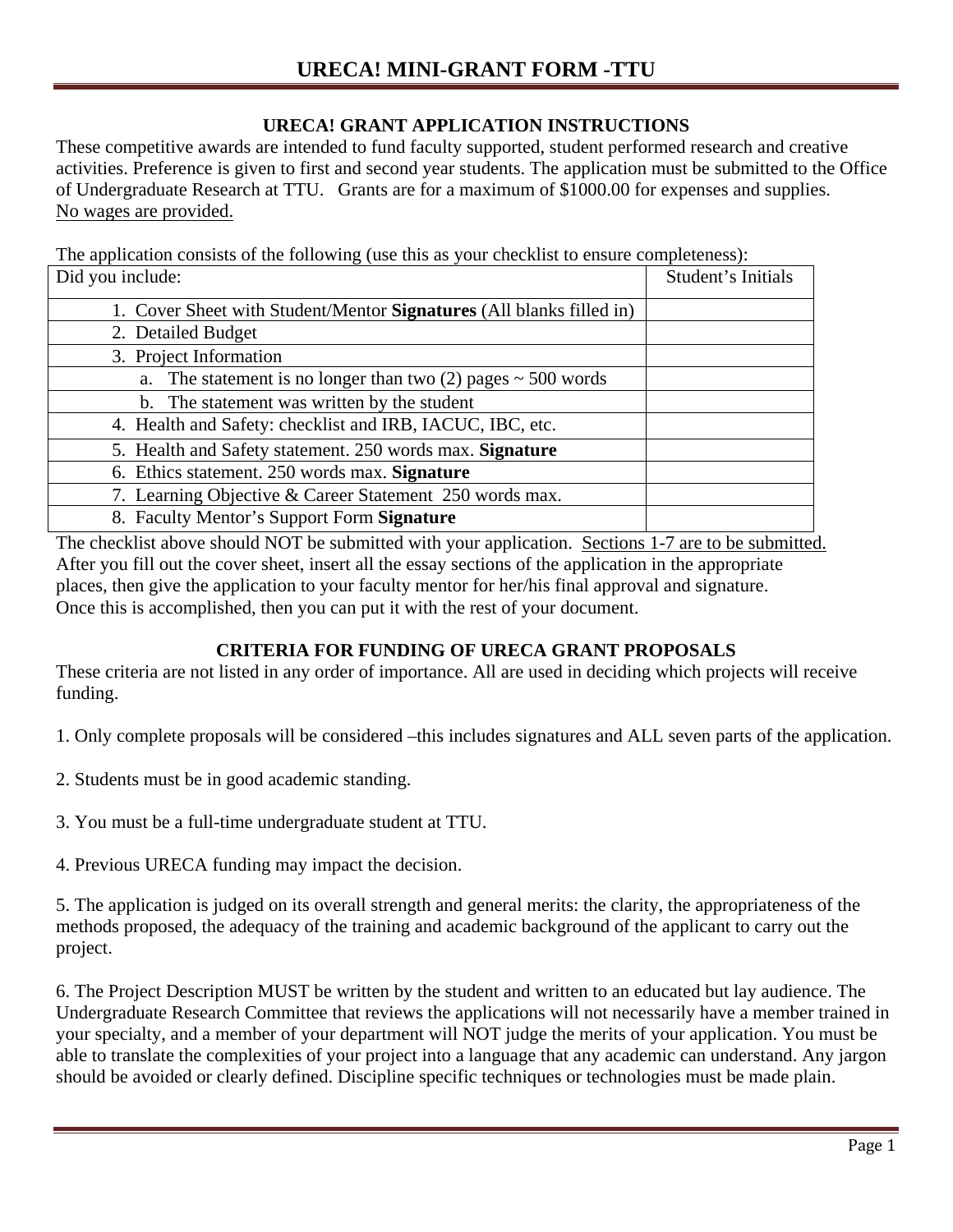7. The letter of support from the faculty sponsor of the project impacts the evaluation process. The faculty advisor acknowledges that they are ultimately responsible for minimizing the hazards of the project and for safety during the project timeline. Note that the funds being applied for are to be used for an individual student's work, but that work may be part of a larger research project or group project.

8. The funding must be used only to advance the particular needs of the individual student. Examples of how funds may be applied include:

- Art supplies
- Disposable / expendable media: cell cultures, animal feed, one-use samples, etc.
- Specific kits necessary to do analyses particular to student's work
- Paying for data entry, transcription, translation, or other necessary services that could not be performed by the student, or could not be performed in a timely fashion
- Fasteners, bulbs, incidental electrical equipment
- Computer supplies (paper, ink, etc.) or obligatory programs, office supplies needed
- Cell phone/ long-distance minutes (or compensation for phone used for the project)
- Admission to galleries, museums, etc. necessary and specific to the student's project
- Travel costs: mileage to/from project site, airfare, hotel, meals necessary to project
- Equipment central to the student's project, e.g., digital voice recorder, GPS unit, personal protective equipment, or stand alone devices. Equipment purchased with grant funds becomes the property of the department of the faculty mentor.

9. The Award Committee ordinarily will consider funding travel expenses only if the travel is necessary to the student's project and the student is accompanied to the field/off-campus site by the faculty sponsor (or graduate student affiliated with the project). In situations where travel is unescorted, there must a signed addendum (direct email, separate signed letter, or addressed within faculty letter of support) from the faculty sponsor explaining the circumstances.

10. Funding applies to events and expenses incurred beginning the first day of the semester of application and ending no later than 14 months after approval (the end of the following fall or spring semester, as appropriate). Any funds not spent during this period MUST be returned to the Office of Research. Funds are typically available for the semester of application and two additional semesters.

## **OBLIGATIONS OF ACCEPTING FUNDING**

By signing the cover page the faculty sponsor agrees that it is her/his responsibility to:

- Ensure that the project is carried out as proposed. Significant changes must receive approval from the Office of Research.
- Comply with the terms and conditions of the award.
- Comply with relevant University administrative and academic policies and procedures. Of particular relevance are University policies governing hiring, accounting, health & safety, patents, copyright, ethical conduct, and conflict of interest.

By signing the cover page the student agrees to:

- Comply with relevant University administrative and academic policies and procedures for accounting, health and safety, and ethical conduct, among others.
- Comply with relevant ethical conduct of your particular discipline.